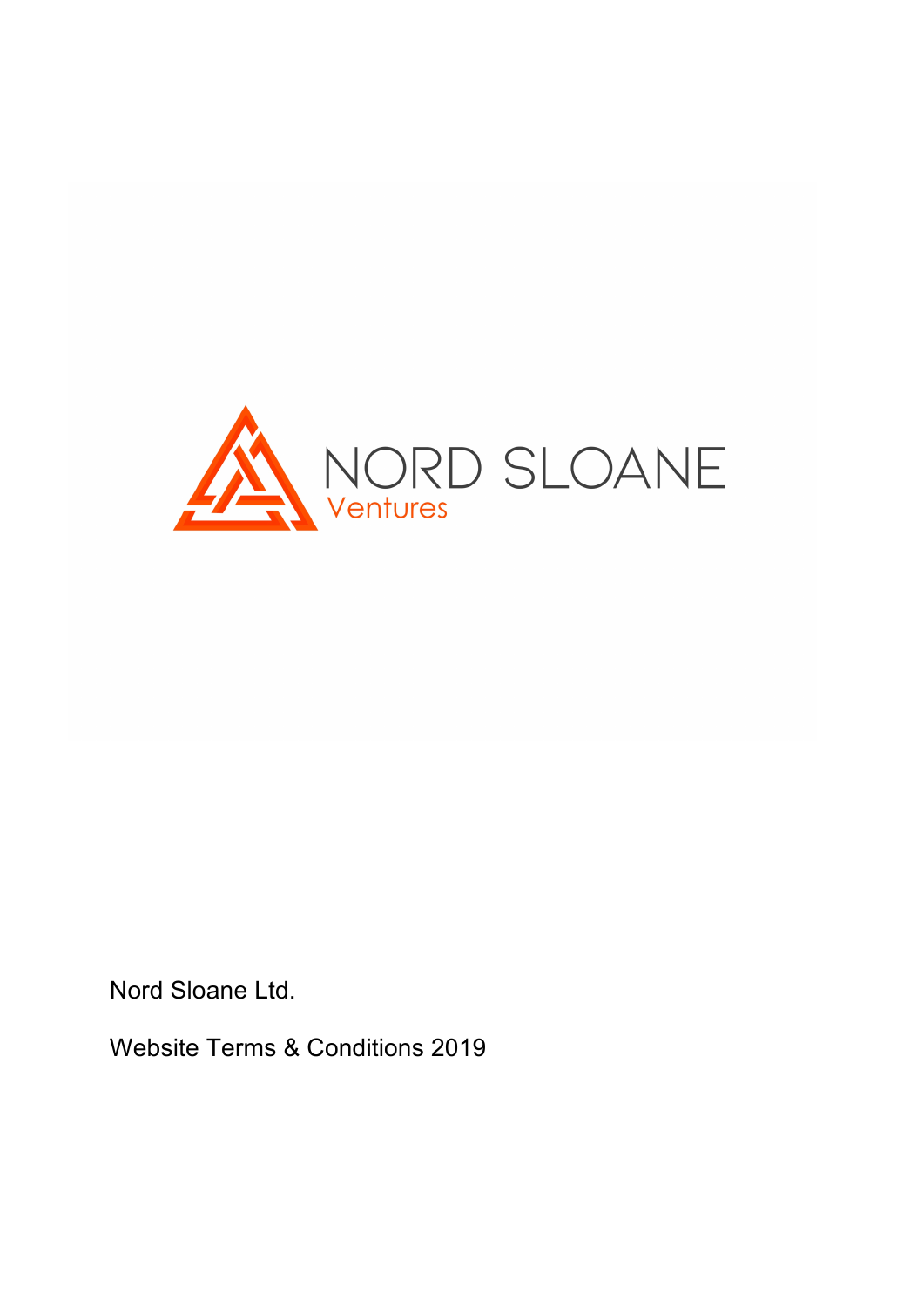## **BACKGROUND:**

This agreement applies as between you, the User of this Web Site and NORD SLAONE LTD, the owner(s) of this Web Site. Your agreement to comply with and be bound by these terms and conditions is deemed to occur upon your first use of the Web Site. If you do not agree to be bound by these terms and conditions, you should stop using the Web Site immediately.

#### 1. **Definitions and Interpretation**

In this Agreement the following terms shall have the following meanings:

| "Content"        | means any text, graphics, images, audio, video, software,<br>data compilations and any other form of information<br>capable of being stored in a computer that appears on or<br>forms part of this Web Site;                                               |
|------------------|------------------------------------------------------------------------------------------------------------------------------------------------------------------------------------------------------------------------------------------------------------|
| "Nord Sloane"    | means NORD SLOANE LTD, registered in 71-75 Shelton<br>Street, WC2H 9JQ, London, United Kingdom;                                                                                                                                                            |
| "Service"        | means collectively any online facilities, tools, services or<br>information that NORD SLOANE makes available through<br>the Web Site either now or in the future;                                                                                          |
| "System"         | means any online communications infrastructure that<br>NORD SLOANE makes available through the Web Site<br>either now or in the future. This includes, but is not limited<br>to, web-based email, message boards, live chat facilities<br>and email links; |
| "User" / "Users" | means any third party that accesses the Web Site and is<br>not employed by NORD SLOANE and acting in the course<br>of their employment; and                                                                                                                |
| "Web Site"       | means the website that you are currently using<br>(www.nordsloane.com) and any sub-domains of this site<br>(https://nordsloane.hubx.capital/) unless<br>expressly<br>excluded by their own terms and conditions.                                           |

# 2. **Intellectual Property**

- 2.1 All Content included on the Web Site, unless uploaded by Users, including, but not limited to, text, graphics, logos, icons, images, sound clips, video clips, data compilations, page layout, underlying code and software is the property of NORD SLOANE, our affiliates or other relevant third parties. By continuing to use the Web Site you acknowledge that such material is protected by applicable United Kingdom and International intellectual property and other relevant laws.
- 2.2 Subject to sub-clause 2.3 you may not reproduce, copy, distribute, store or in any other fashion re-use material from the Web Site unless otherwise indicated on the Web Site or unless given express written permission to do so by NORD SLOANE.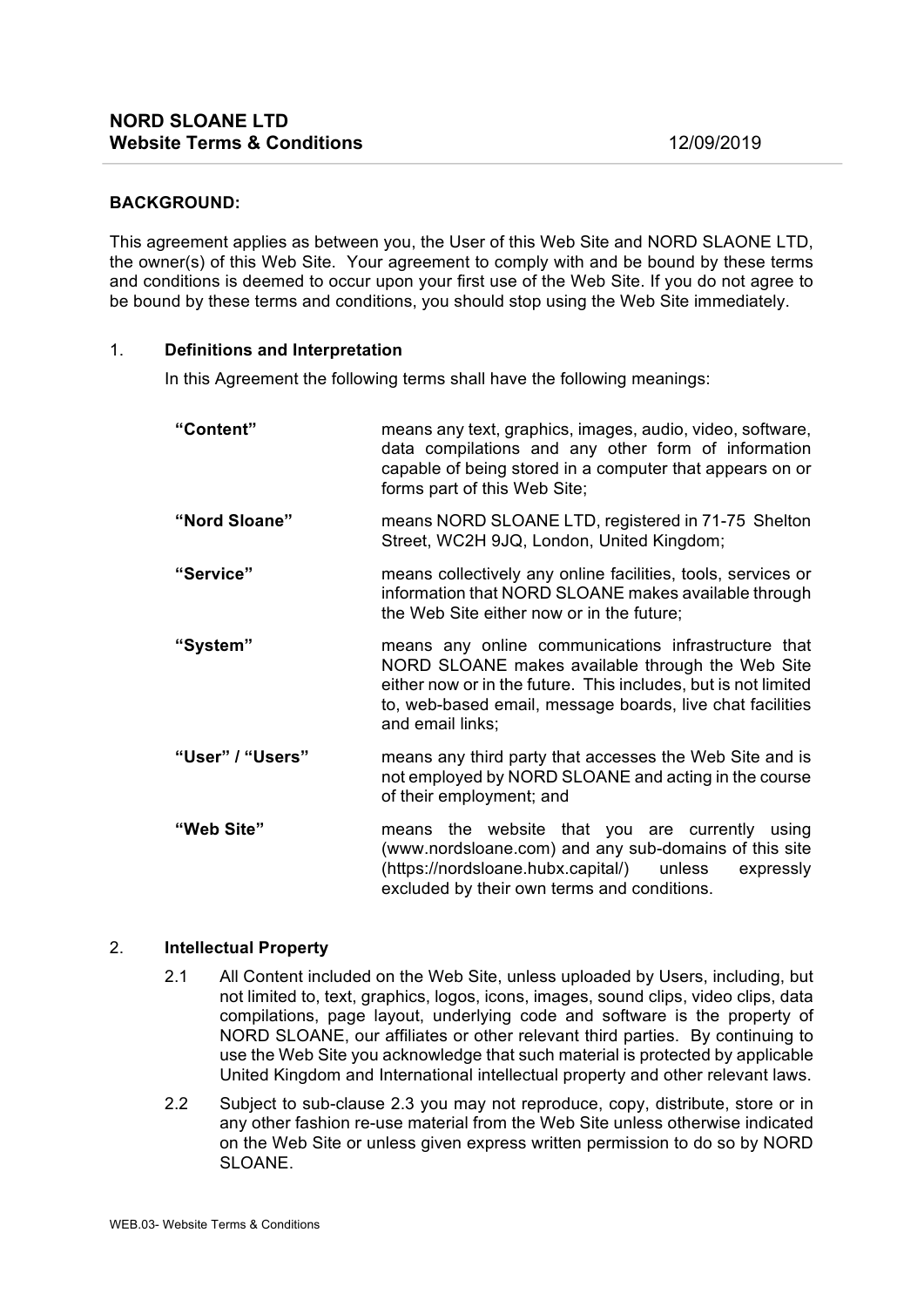2.3 Material from the Web Site may be re-used without written permission where any of the exceptions detailed in Chapter III of the Copyright Designs and Patents Act 1988 apply.

# 3. **Links to Other Web Sites**

This Web Site may contain links to other sites. Unless expressly stated, these sites are not under the control of NORD SLOANE or that of our affiliates. We assume no responsibility for the content of such web sites and disclaim liability for any and all forms of loss or damage arising out of the use of them. The inclusion of a link to another site on this Web Site does not imply any endorsement of the sites themselves or of those in control of them.

# 4. **Links to this Web Site**

Those wishing to place a link to this Web Site on other sites may do so only to the home page of the site www.nordsloane.com without prior permission. Deep linking (i.e. links to specific pages within the site) requires the express permission of NORD SLOANE. To find out more please contact us by email at ventures@nordsloane.com or by post: 71-75 Shelton Street, WC2H 9JQ, London, United Kingdom.

## 5. **Privacy**

- 5.1 For the purposes of applicable data protection legislation, the NORD SLOANE will process any personal data you have provided to it in accordance Privacy Policy available on the NORD SLOANE website or on request from NORD SLOANE.
- 5.2 You agree that, if you have provided NORD SLOANE with personal data relating to a third party (1) you have in place all necessary appropriate consents and notices to enable lawful transfer such personal data to NORD SLOANE and (2) that you have brought to the attention of any such third party the Privacy Notice available on the NORD SLOANE's website or otherwise provided a copy of it to the third party. You agree to indemnify NORD SLOANE in relation to all and any liabilities, penalties, fines, awards or costs arising from your non-compliance with these requirements.

#### 6. **Disclaimers**

- 6.1 NORD SLOANE makes no warranty or representation that the Web Site will meet your requirements, that it will be of satisfactory quality, that it will be fit for a particular purpose, that it will not infringe the rights of third parties, that it will be compatible with all systems, that it will be secure and that all information provided will be accurate. We make no guarantee of any specific results from the use of our Service.
- 6.2 No part of this Web Site is intended to constitute advice and the Content of this Web Site should not be relied upon when making any decisions or taking any action of any kind.

# 7. **Availability of the Web Site**

The Service is provided "as is" and on an "as available" basis. We give no warranty that the Service will be free of defects and / or faults. To the maximum extent permitted by the law we provide no warranties (express or implied) of fitness for a particular purpose, accuracy of information, compatibility and satisfactory quality.

NORD SLOANE accepts no liability for any disruption or non-availability of the Web Site resulting from external causes including, but not limited to, ISP equipment failure, host equipment failure, communications network failure, power failure, natural events, acts of war or legal restrictions and censorship.